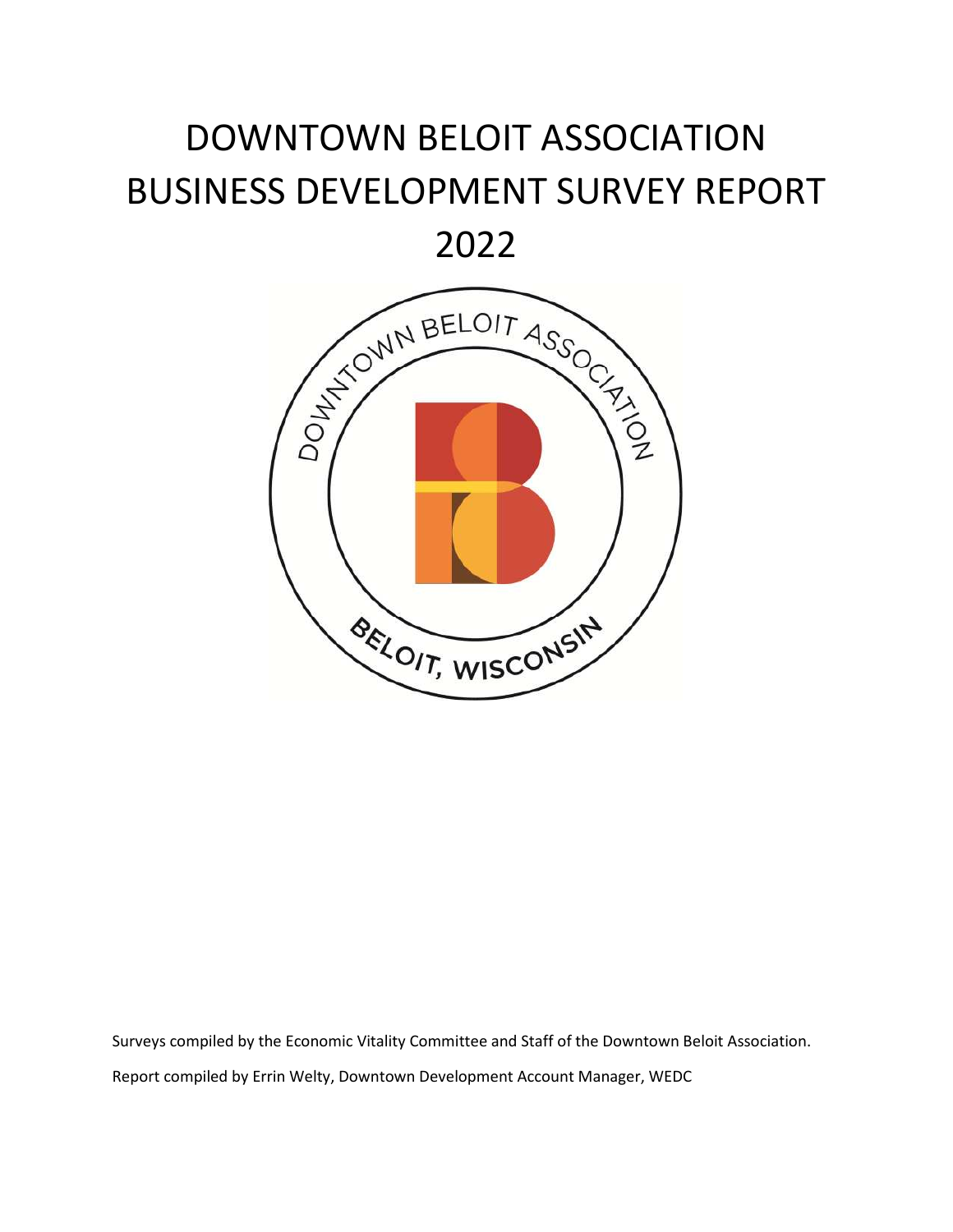### **Downtown Beloit Association 2022 Business Vitality Survey Results**

ty Industry Mix of Respondents The Downtown Beloit Association conducted its annual business vitality survey in March of 2022. In total, 36 businesses responded to the survey. The industry mix of respondent businesses in indicated in the accompanying chart. The respondent businesses collectively employ 278 full-time, 221 part-time and 135 temporary employees. The survey respondent population represents 17% of downtown business activity.

### Measures of Success

Businesses were asked to identify specific accomplishments of which they were most proud as business owners/managers. Several specific rankings/metrics/business anniversaries were mentioned that can be used by DBA to help market and promote downtown businesses as well as general categories of accomplishments which can be summarized in the following:

- Achieving industry or customer ranking award: 14%
- Longevity of business (10 years or more): 20%
- Hitting internal goals (sales growth, employee retention, expansion): 39%
- Surviving COVID: 12%
- Customer relationships/loyalty: 11%

### Business Activity Changes

Respondents were asked to identify whether sales and employment had increased or decreased in the past year.

- Employment: Just over half of respondents indicated no change in employment over the past year, while one-fifth indicated employment growth and 17% reported a decline in overall employment. Reduced staff was most likely at restaurants (more than half of businesses with declines were in this sector), while retailers were most likely to report stable hiring. Growth was more evenly mixed among business types.
	- o Despite overall increases in reported hiring, nearly 20% of respondents reported that staffing concerns/limited applicants were a major challenge facing their business moving forward.
- **Sales:** Reported changes in sales were more positive, with over half of businesses reporting increased sales in the past year. The most common reason for increased sales was a returning/growing customer base. Of the 17% reporting a decrease in sales, half were retail and the other half restaurant. Restaurants frequently indicated that while sales may have been down in the past year, business is largely returning post-COVID. Others reporting sales